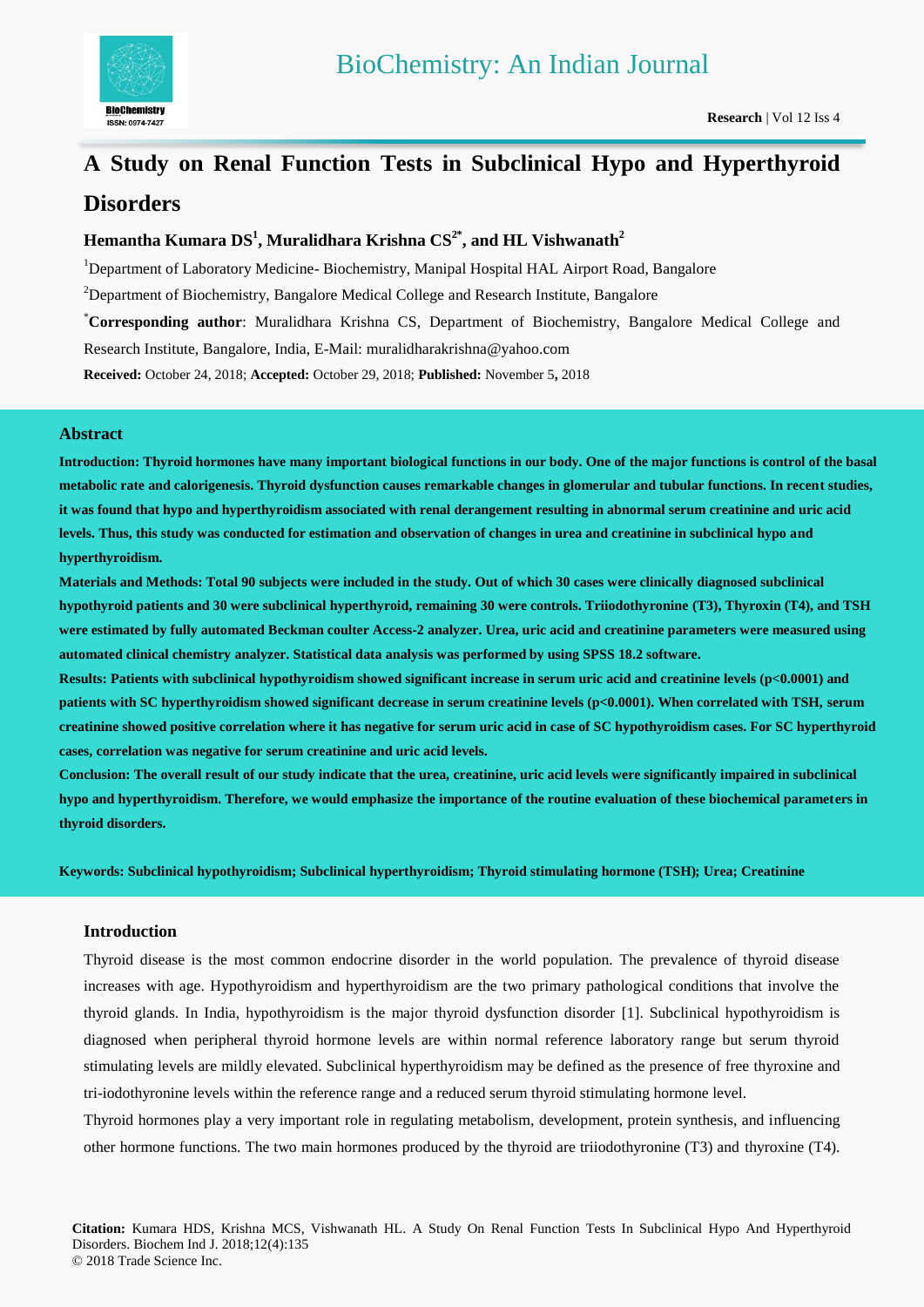These hormones can also have a significant impact on kidney disease so it is important to consider the physiological association of thyroid dysfunction in relation to chronic kidney disease [2].

Thyroid dysfunction causes significant changes in renal function. Hypothyroidism is the most common pathological hormone deficiency among the endocrine disorders. Hypothyroidism is associated with many biochemical abnormalities among which serum creatinine and uric acid levels are affected and the reason for the same has been shown to result in a decrease in GFR. Hyperthyroidism is another thyroid disorder characterized by a decrease in TSH level. Very few studies showed the effect of hyperthyroidism on renal function [3].

The objective of this study was to study the renal function tests like urea and creatinine levels in subclinical thyroid disorders and also its correlation.

#### **Materials and Methods**

This is a Case-control study with three defined groups. The study was done from March 2016 to April 2017. Total of 60 clinically established patients and 30 controls of 18-75 years were included in this study. The study was conducted in Victoria hospital attached to BMC and RI. The subjects were divided into three groups depending on thyroid hormone levels as euthyroid (Controls), subclinical hypothyroid and subclinical hyperthyroid respectively. Patients with a history of intake of thyroid drugs, hypertensive, diabetes mellitus, obesity, renal disorders, and hepatic disorders were excluded from the study.

#### **Method of analysis**

After obtaining written informed consent, 5 ml of venous blood was obtained by venepuncture under aseptic conditions, Samples were centrifuged and separated serum was used for estimation of thyroid hormones and serum urea, creatinine, and uric acid. Triiodothyronine (T3), Thyroxine (T4), and TSH were estimated by fully automated Beckman coulter Access-2 analyzer. Urea, uric acid, and creatinine parameters were measured using automated Beckman coulter clinical chemistry analyzer.

The results were tabulated. Results on continuous measurements are presented on Mean  $\pm$  SD (Min-max). The results of cases and controls were compared by student 't' test. A 'p' value of  $\leq 0.05$  was considered significant. A 'p' value of <0.0001 was considered as highly significant. All three parameters were compared with TSH levels. Pearson's correlation and 't' test of the coefficient were calculated.

#### **Results**

| Lab variables                            | <b>Controls</b>  | <b>Cases</b>      | p value  |
|------------------------------------------|------------------|-------------------|----------|
|                                          |                  |                   |          |
| T3(tri-iodothyronine) ng/ml              | $1.45 \pm 0.90$  | $1.94 \pm 0.98$   | < 0.0483 |
| T4 (thyroxinee) $\mu$ g/dl               | $8.98 \pm 1.90$  | $9.09 \pm 1.78$   | < 0.8178 |
| TSH (Thyroid stimulating hormone) µIU/ml | $2.86 \pm 0.14$  | $20.02 \pm 14.43$ | < 0.0001 |
| Urea $(mg/dl)$                           | $26.00 \pm 2.78$ | $25.99 \pm 4.09$  | < 0.4854 |
| Creatinine (mg/dl)                       | $0.82 \pm 0.04$  | $1.23 \pm 0.78$   | < 0.0001 |
| Uric acid $(mg/dl)$                      | $4.90 \pm 0.16$  | $6.09 \pm 0.89$   | < 0.0001 |

#### TABLE 1: **Comparison between Controls and SCHypothyroid cases.**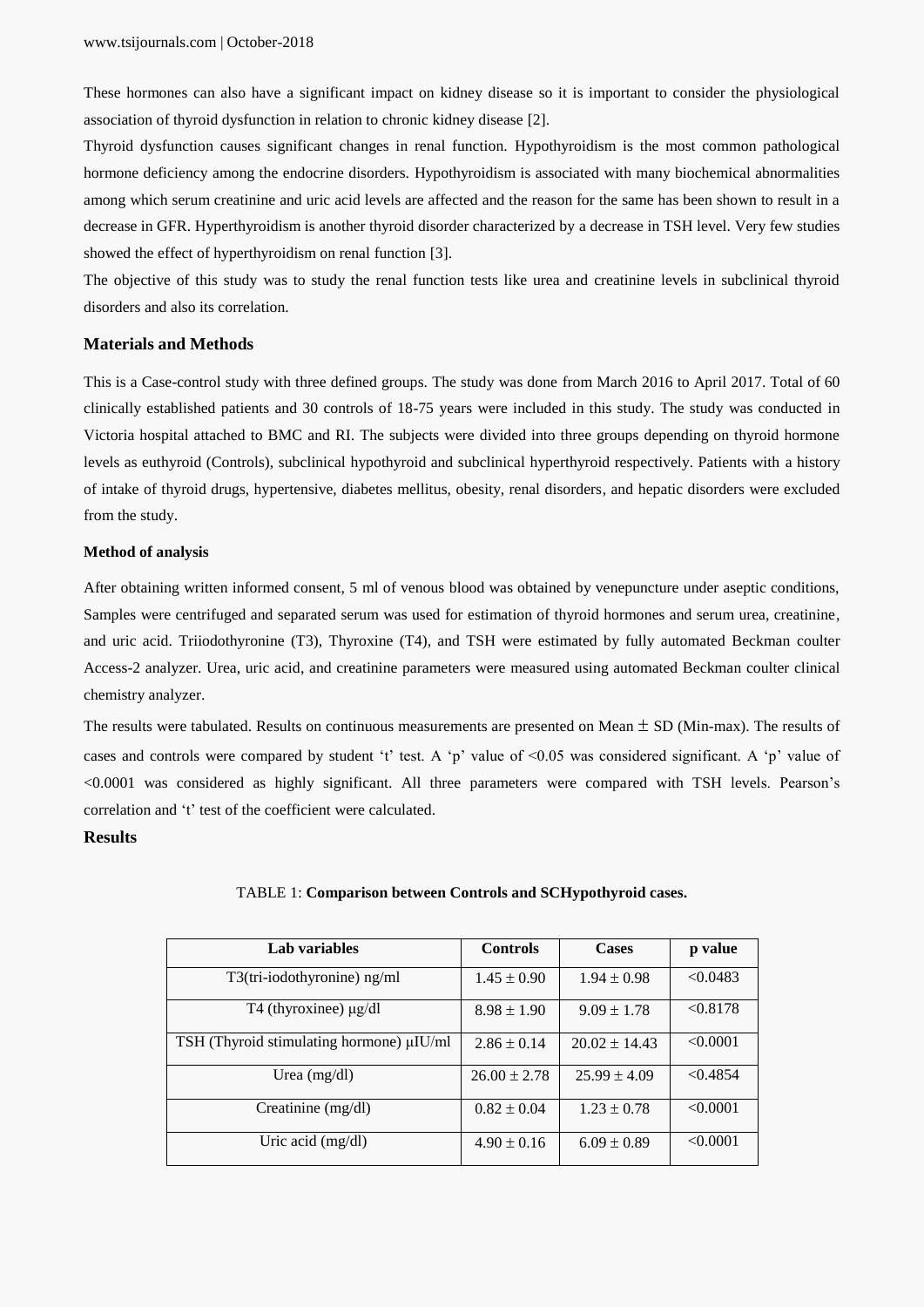| Lab variables                            | <b>Controls</b>  | <b>Cases</b>     | p value  |
|------------------------------------------|------------------|------------------|----------|
| $T3$ (tri-iodothyronine) ng/ml           | $1.45 \pm 0.90$  | $1.59 \pm 0.89$  | < 0.5470 |
| T <sub>4</sub> (thyroxinee) $\mu$ g/dl   | $8.98 \pm 1.90$  | $10.05 \pm 1.34$ | < 0.0145 |
| TSH (Thyroid stimulating hormone) µIU/ml | $2.86 \pm 0.14$  | $0.20 \pm 0.30$  | < 0.0001 |
| Urea $(mg/dl)$                           | $26.00 \pm 2.78$ | $25.8 \pm 2.55$  | < 0.7726 |
| Creatinine (mg/dl)                       | $0.82 \pm 0.04$  | $0.71 \pm 0.03$  | < 0.0001 |
| Uric acid $(mg/dl)$                      | $4.90 \pm 0.16$  | $5.01 \pm 0.62$  | < 0.3506 |

#### TABLE 2: **Comparison between Controls and SCHyperthyroid cases.**

TABLE 3: **Pearson's correlation coefficient (r) between NPN's and TSH.**

| TSH                   | <b>Correlation coefficient</b><br>(SCHypothyroidism) | <b>Correlation coefficient</b><br>(SCHyperthyroidism) |
|-----------------------|------------------------------------------------------|-------------------------------------------------------|
| Urea $(mg/dl)$        | 0.3909                                               | $-0.0798$                                             |
| Creatinine<br>(mg/dl) | 0.1998                                               | $-0.3890$                                             |
| Uric acid (mg/dl)     | $-0.0476$                                            | $-0.1623$                                             |

#### **Discussion**

Thyroid dysfunction causes significant changes in renal function. Both hypothyroidism and hyperthyroidism affect renal blood flow, GFR, tubular function and electrolyte homeostasis [4].

In **TABLE 1**, Cases with SChypothyroidism showed a significant increase in serum uric acid and creatinine levels (p<0.0001) and there is no significant correlation among urea levels. In **TABLE 2**, Cases with SChyperthyroidism showed a significant decrease in serum creatinine levels  $(p<0.0001)$  and there is no significant correlation among urea and uric acid levels. In **TABLE 3**, when correlated with TSH, serum creatinine showed positive correlation where it has negative for serum uric acid in case of SChypothyroidism cases. For SChyperthyroid cases, the correlation was negative for serum creatinine and uric acid levels.

Kreisman and Hennessey in their study found that mean serum creatinine level in hypothyroid cases were significantly greater in comparison to control value [4]. The pathophysiology of renal function in hypothyroidism is multifactorial and many theories had been proposed. First, in hypothyroid state, cardiac output is decreased causing hypovolaemia, resulting in a decreased renal blood flow. In addition, the increase in systemic and renal vasoconstriction, probably from the direct effect of thyroxine, may further lead to a decrease in renal blood flow. Second, it has also been suggested that thyroxine may mediate tubular secretion of creatinine. Thyroxine may regulate transcription in the sarcoplasmic reticulum, affecting the  $Na^+/Ca^{2+}$ exchanger and the  $Na^+/K^+$ -ATPase activity in the kidneys and these processes are related to the active secretion of creatinine [4,5].

Another possible mechanism of action of thyroid hormone on renal function could be explained by its influence on the maturation of the renin-angiotensin system (RAAS). Plasma renin activity and plasma levels of angiotensinogen,